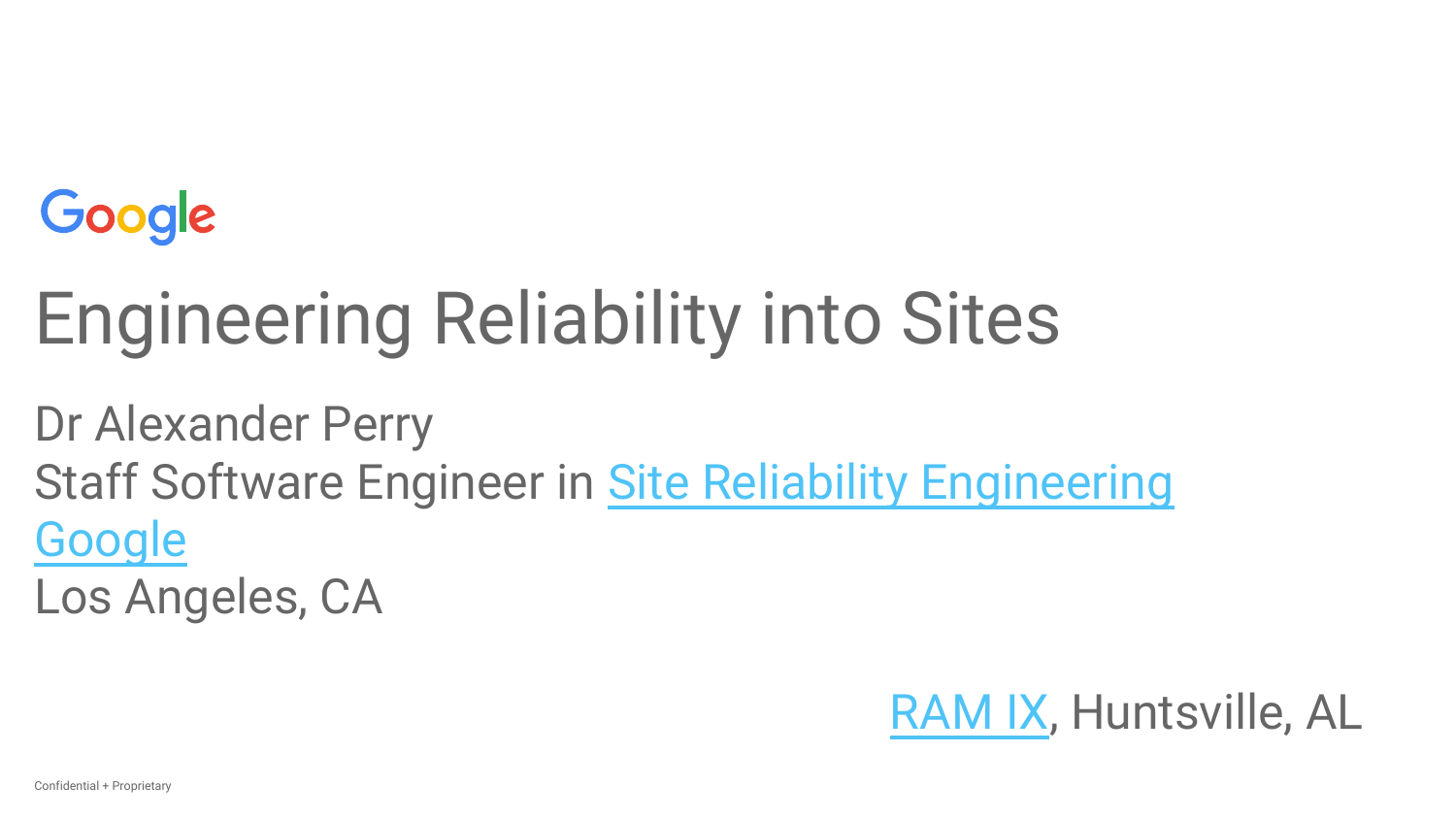#### Abstract

This talk introduces Site Reliability Engineering (SRE) at Google, explaining its purpose and describing the challenges it addresses.

SRE teams manage Google's many services and web sites from our offices in Pittsburgh, New York, London, Sydney, Zurich, Los Angeles, Dublin, Mountain View, ...

They draw upon the Linux based computing resources that are distributed in data centers around the world.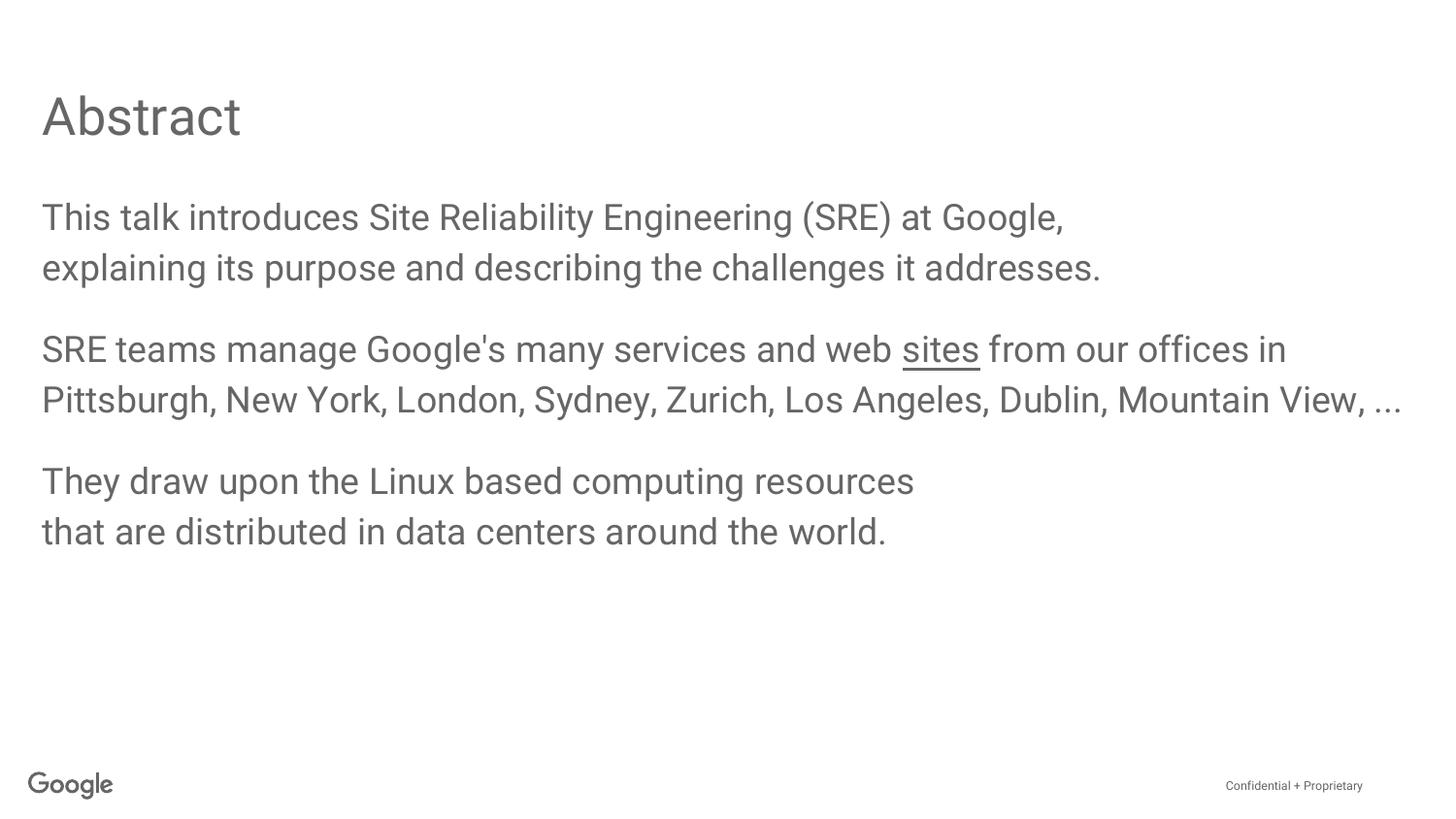#### **Outline**

- 1. What do we mean by **site** and its Reliability, Availability, Maintainability (RAM)
- 2. Hardware Reliability
- 3. The Challenge of Redundancy
- 4. Planning for Degradation of a Component
- 5. Systems consisting of non-identical Components
- 6. Hope is Not a Strategy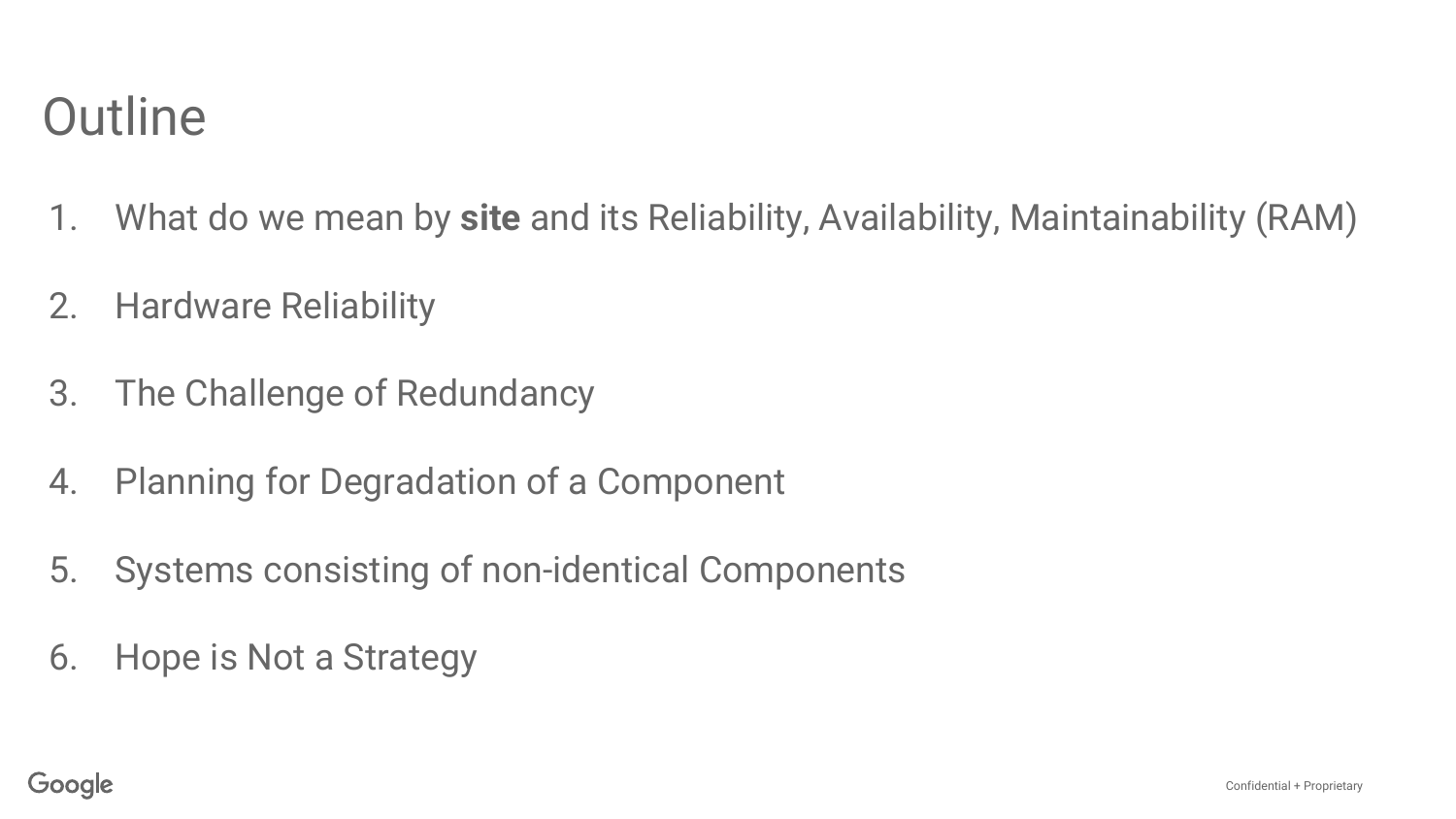#### Site - An Integrated Deployment

- SRE Teams ensure user-visible reliability and availability
	- Need authority over relevant software and systems
- SRE Teams develop automation to deliver maintainability
	- In depth knowledge of the details is necessary

- Steep learning curve for engineers, mostly due to complexity
	- Continuous retraining, sites always being improved
- Specializations among teams for shared cloud infrastructure
	- Ensure those components are delivering on their service level objectives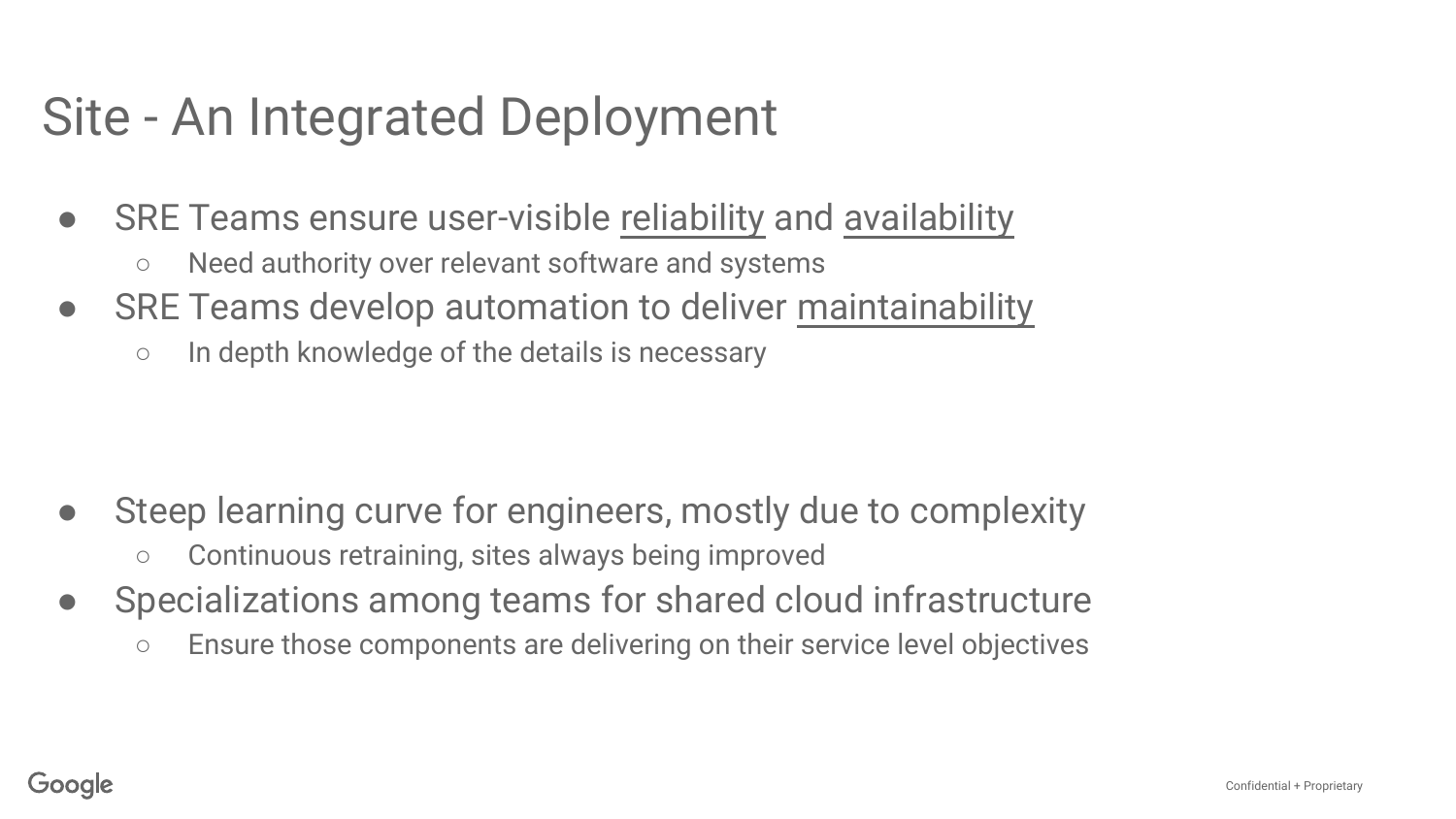#### Availability, Maintainability … at Google

[Availability](https://support.google.com/work/answer/6056635?hl=en):

- Google Apps offers a 99.9% Service Level Agreement (SLA)
	- for covered services
	- in recent years we've exceeded this promise
	- In 2013, Gmail achieved 99.978% availability

#### [Maintainability](https://support.google.com/work/answer/6056635?hl=en):

- Google Apps has no scheduled downtime or maintenance windows.
	- we do not plan for our applications to be unavailable
	- even when we're upgrading our services or maintaining our systems.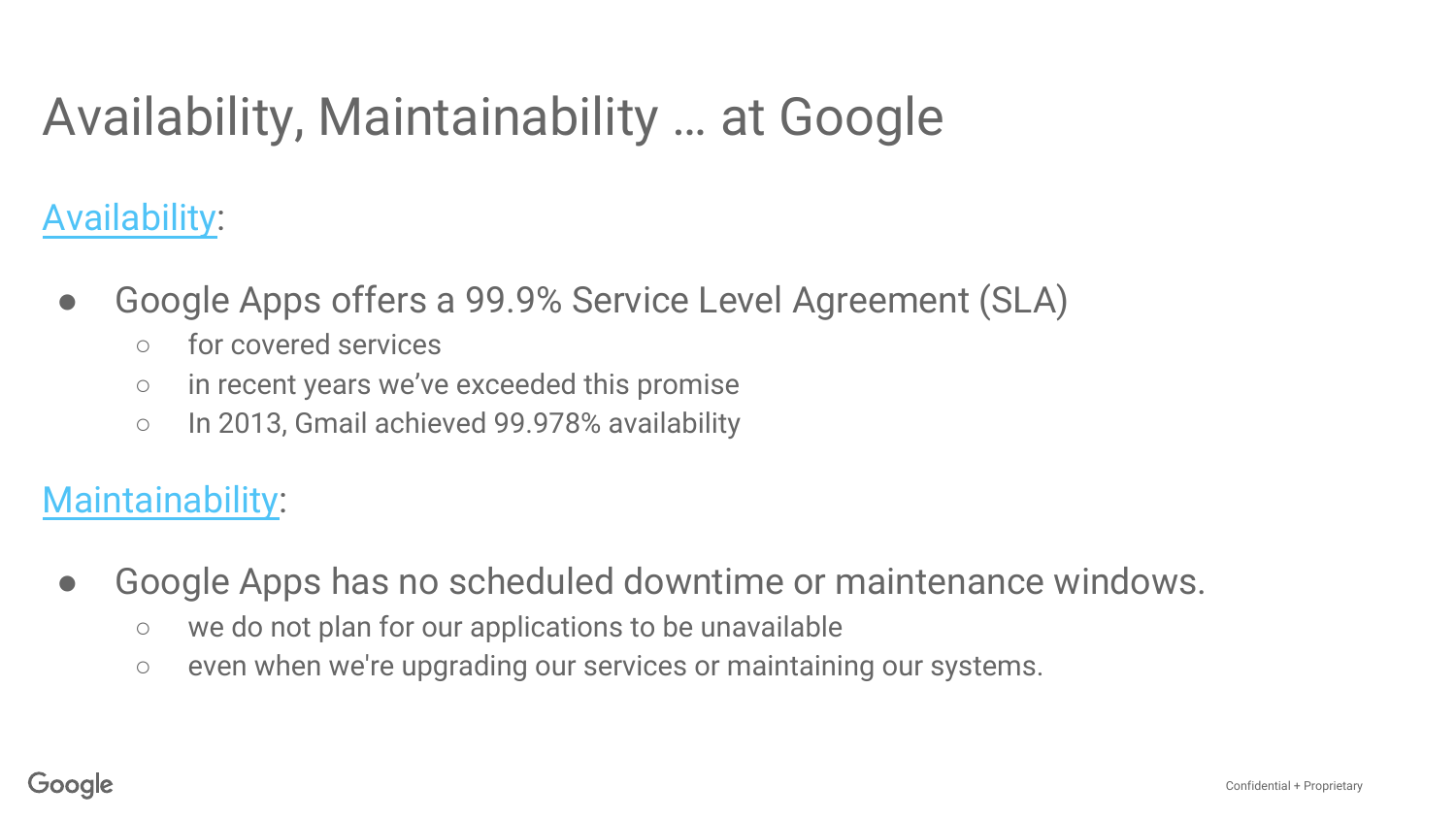#### Reliability … at Google

#### [How can Google be so reliable](https://support.google.com/work/answer/6056635?hl=en)?

- Google's application and network architecture is designed
	- for maximum reliability and uptime
- Google's computing platform assumes ongoing hardware failure
	- And it uses robust software failover to withstand disruption
- All Google systems are inherently redundant by design
	- each subsystem is not dependent on any particular physical or logical server
- Data is replicated multiple times
	- across Google's clustered active servers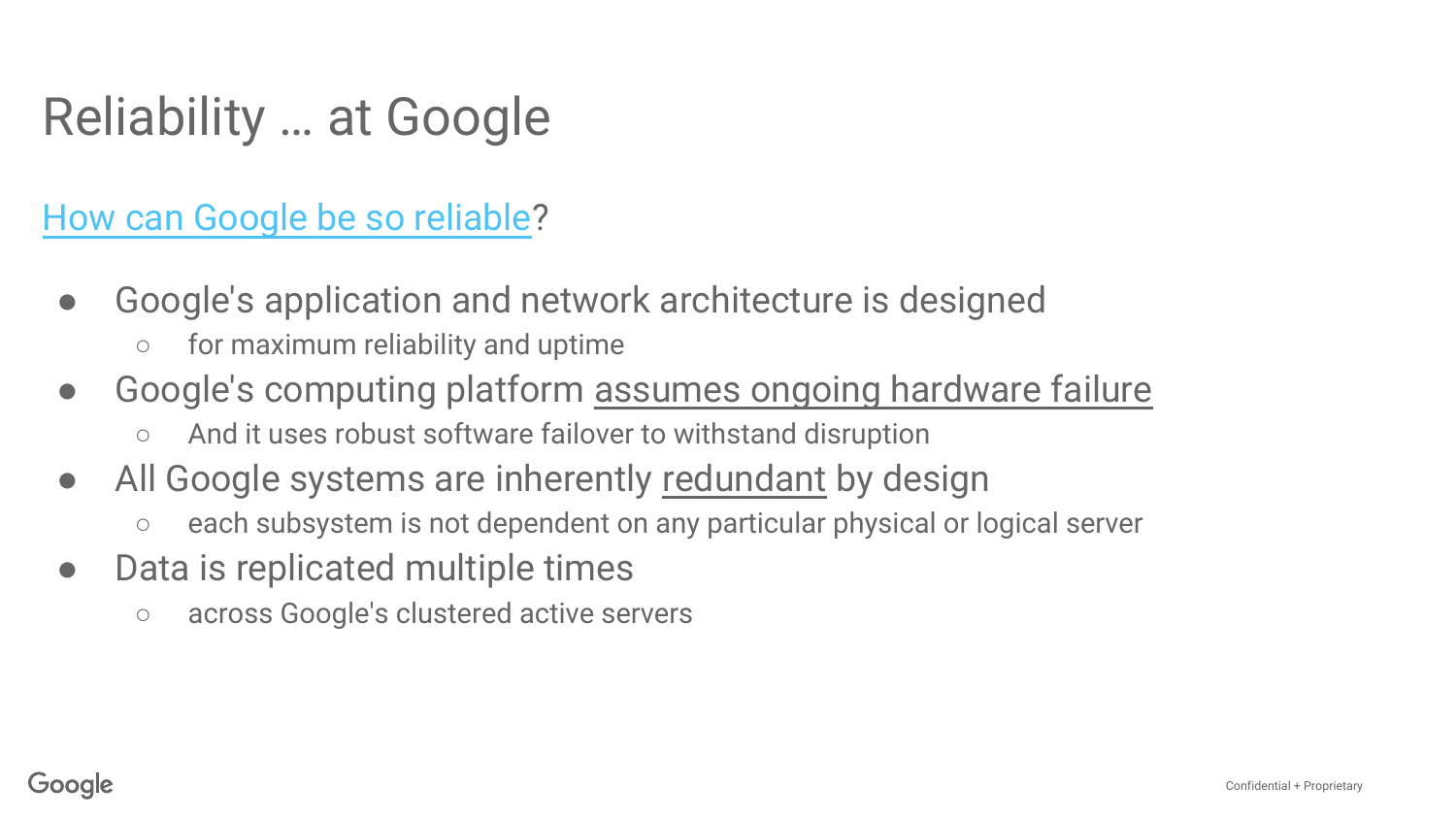#### Assume Ongoing Hardware Failure

- Reliability Engineering at component level
	- Bathtub curve, mortality statistics, failure domain correlation
	- Service life, aging metrics, mission driven scheduling
- Best practices for defining and validating the models
	- Check for fit and residue for confidence of applicability
	- New sub-component technologies can suddenly break assumptions
- Concrete measurable aging metrics for reporting service life
	- Estimators inherently assume test stand use cases
	- Having more than one automatically logged parameter is fine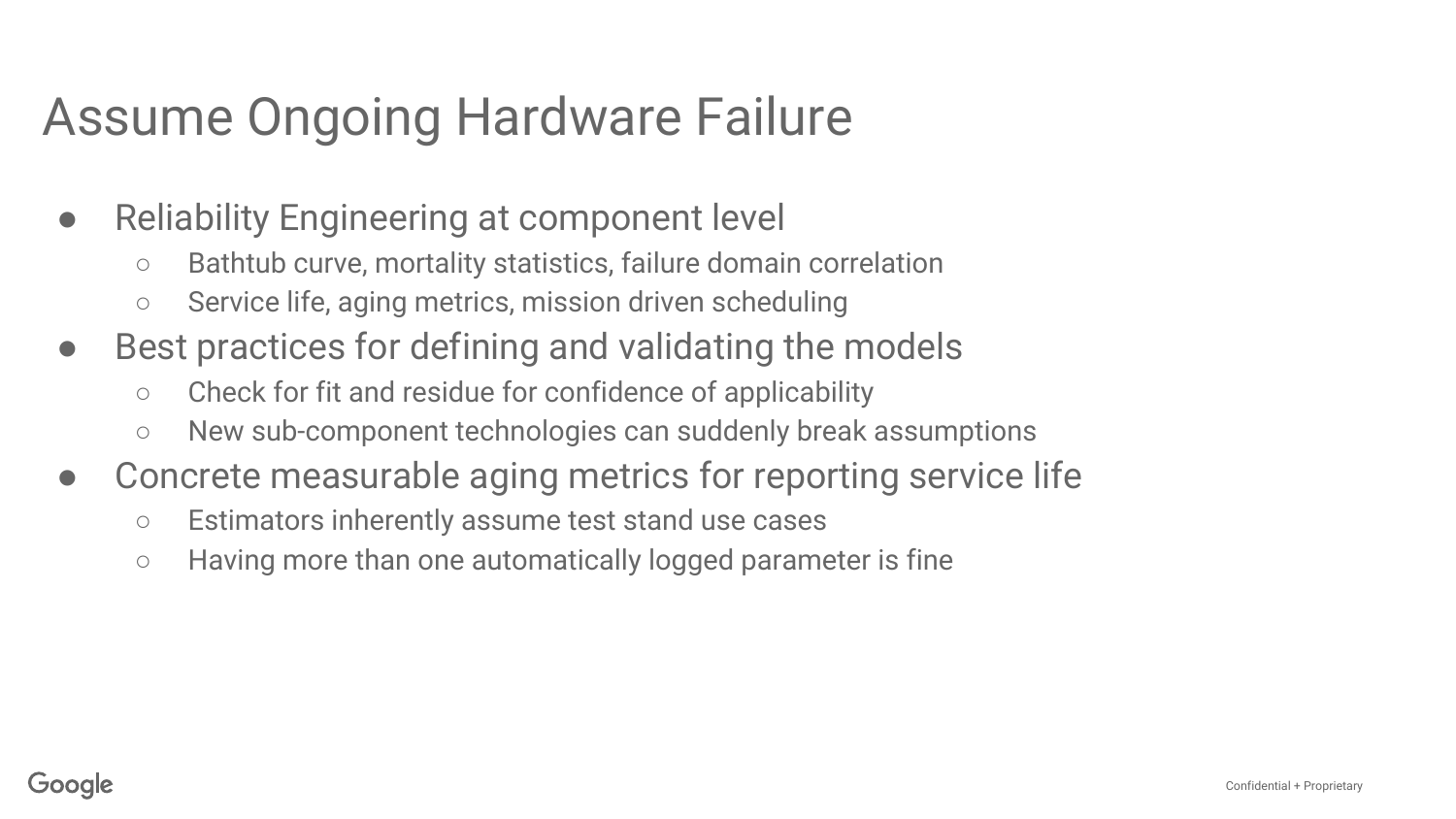#### Assume Ongoing Changes in Customer Behavior

- Customer adapts requirements
	- For example when the available alternatives change
- Operational envelope and maintenance cadence gets restated
	- With successive block releases, and as historical data accumulates
- Customer may adapt chosen mission profile within envelope
	- But only if cost savings or other benefits justify the effort involved
	- Low duty cycle users likely stick with older mission profiles
- Each aging metric grows differently according to mission profile
	- Estimators prorated on test stand lifecycle data need big error bars
	- Models that incorporate a known mission as a parameter cannot adapt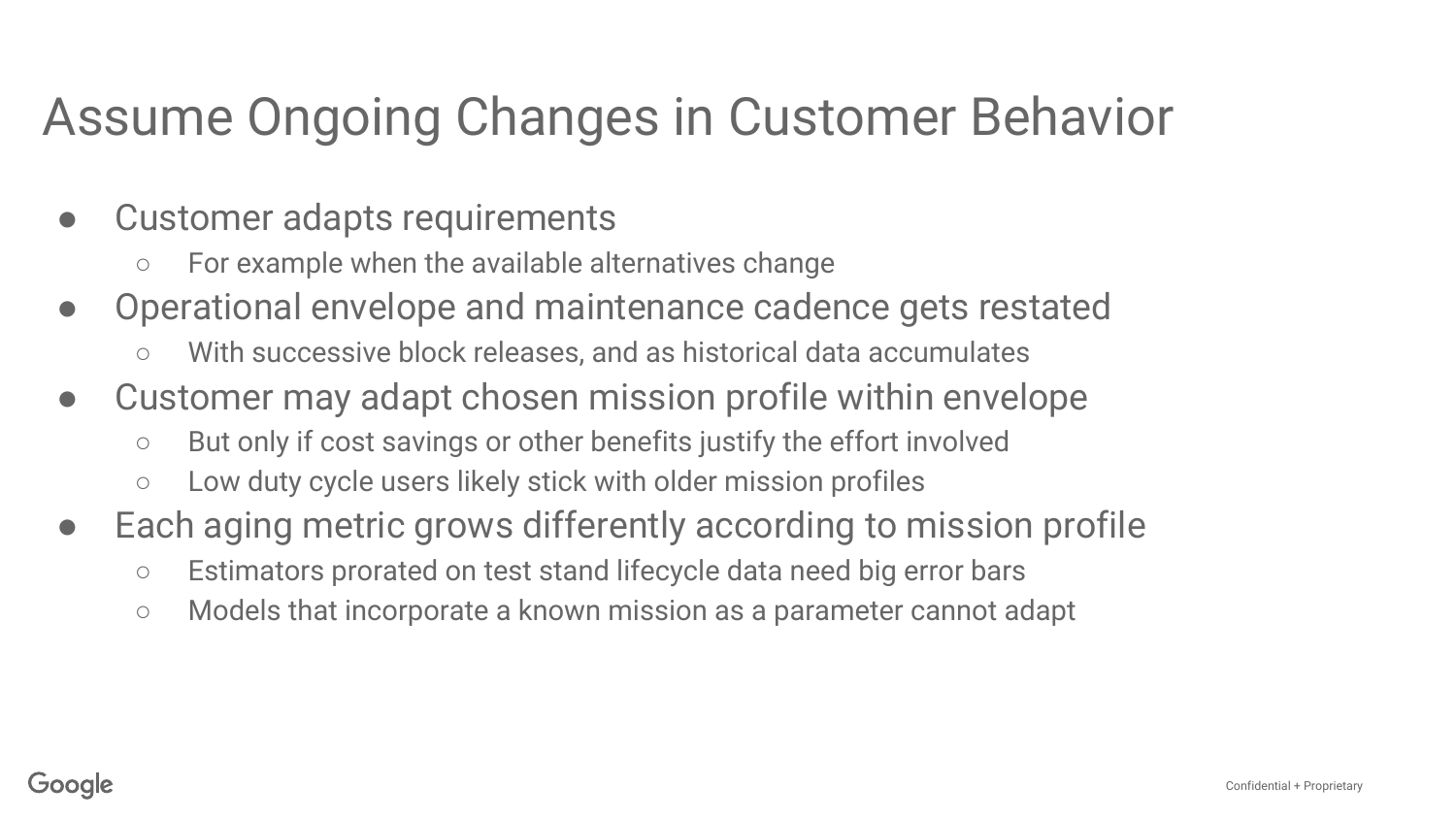#### Customer Behavior example - Light Aircraft

- Rental by "Hobbs" which is clock time with fuel included
	- Cost efficient at high speed, fly fast and high, high speed descents
	- Engine runs very hot for climb, hot for cruise, shock cool for descents
- Rental by "Tach" which is engine crankshaft rotations
	- Cost efficient at 50% power, fly slower, more at lower altitudes
	- Engine generally cool, gets carbon deposits, more airframe wear
- Ownership which is total cost including maintenance
	- Dominated by engine overhaul, which is tach time plus thermal transients
- Changing the **asset accounting** modifies the **ratio between aging metrics**
	- Hobbs, Tach, Thermal cycles, Thermal transients, Fuel burned, etc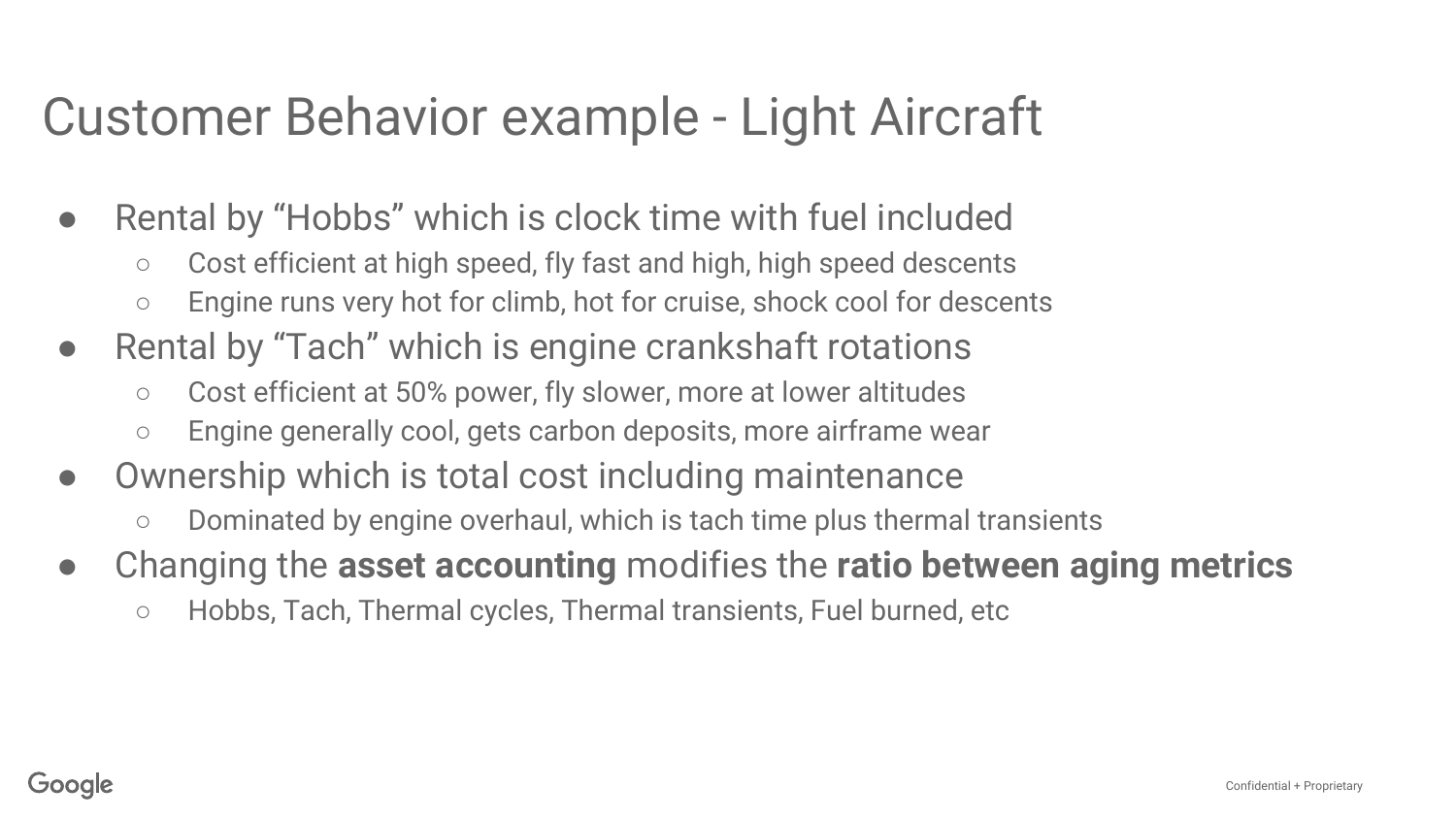### Redundant Subsystems have more ways to fail

Duplicating for [redundancy](https://en.wikipedia.org/wiki/Redundancy_(engineering)), such as multiple engines on aircraft means:

- 1. All duplicates fail together for common risks
	- Such as fuel exhaustion, volcanic ash, contaminated fuel
- 2. Mean time between failure of any duplicate is proportionally shorter
	- More maintenance cycles and corresponding risk of unrelated subsystem damage
- 3. Additional critical subsystems for input distribution, and for output selection
	- Such as fuel valves, auto-feather, propeller synchronization, failure identification
- 4. When degraded by a failure, some situations are catastrophic
	- Such as VMC for the minimum controllable airspeed, or the single engine service ceiling
- 5. Even safe operations must be subtly different when degraded by failure
	- Such as VYSE for the single engine climb speed, more care with bank angles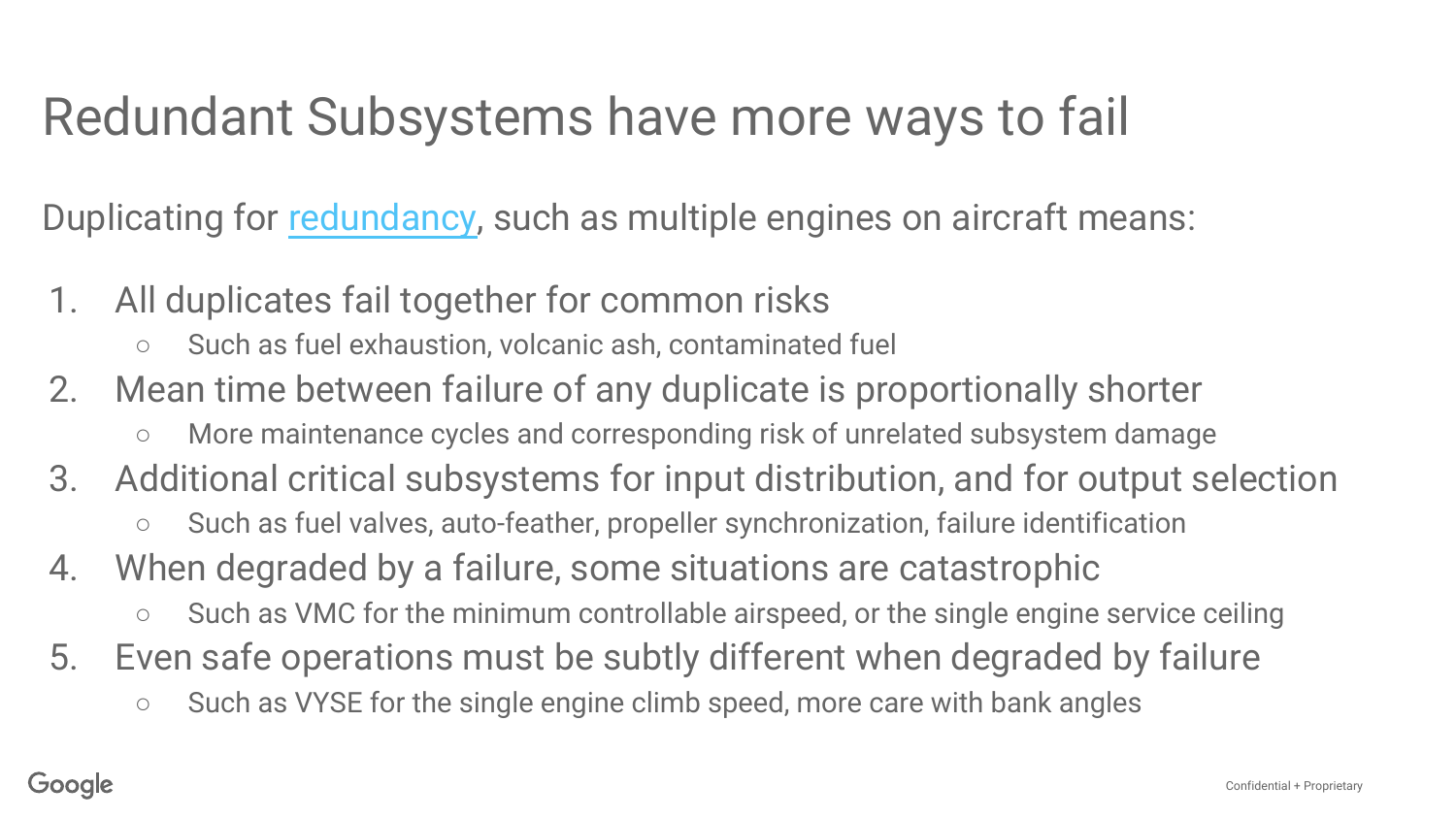#### Redundant by Design

All of those factors need to be addressed somehow:

- 1. Assume a risk is common unless you can prove it independent
- 2. Multiply the known risk of maintenance faults by number of replicas
- 3. Additional critical subsystems must be simple, enabling reliability analysis
- 4. Catastrophic failure situations should be avoided in normal planning
- 5. Forward planning needs to comply with the degraded performance data

[Humans are fallible](http://www.lse.ac.uk/accounting/CARR/pdf/dps/disspaper53.pdf), so use continuous testing and monitoring for compliance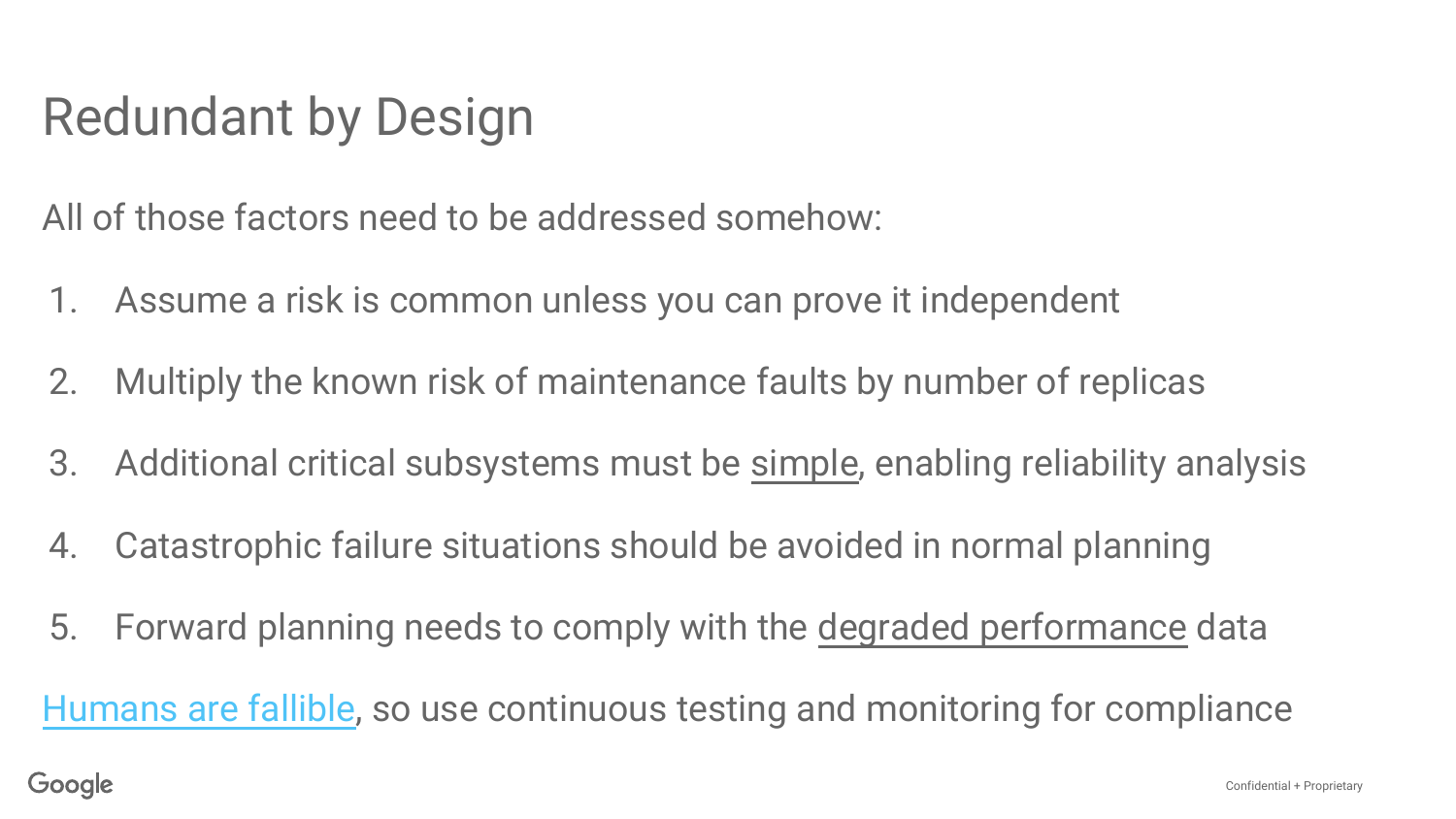### Simplifying Redundancy for Reliability

- By default we added two critical subsystems for every redundant subsystem
	- Complexity often impairs reliability due to accidental engineering inconsistencies
- We can combine an output selector with the next input distributor
	- Obviously this only works if two adjacent components are both separately redundant
- We can make the output-input subsystem itself redundant too
	- The input subsystem also tells the next component which output subsystem replica to use
- With both of those, there might be nothing which isn't redundant

Care is needed: Even [Master Election](http://static.googleusercontent.com/media/research.google.com/en//archive/chubby-osdi06.pdf) is hard to get right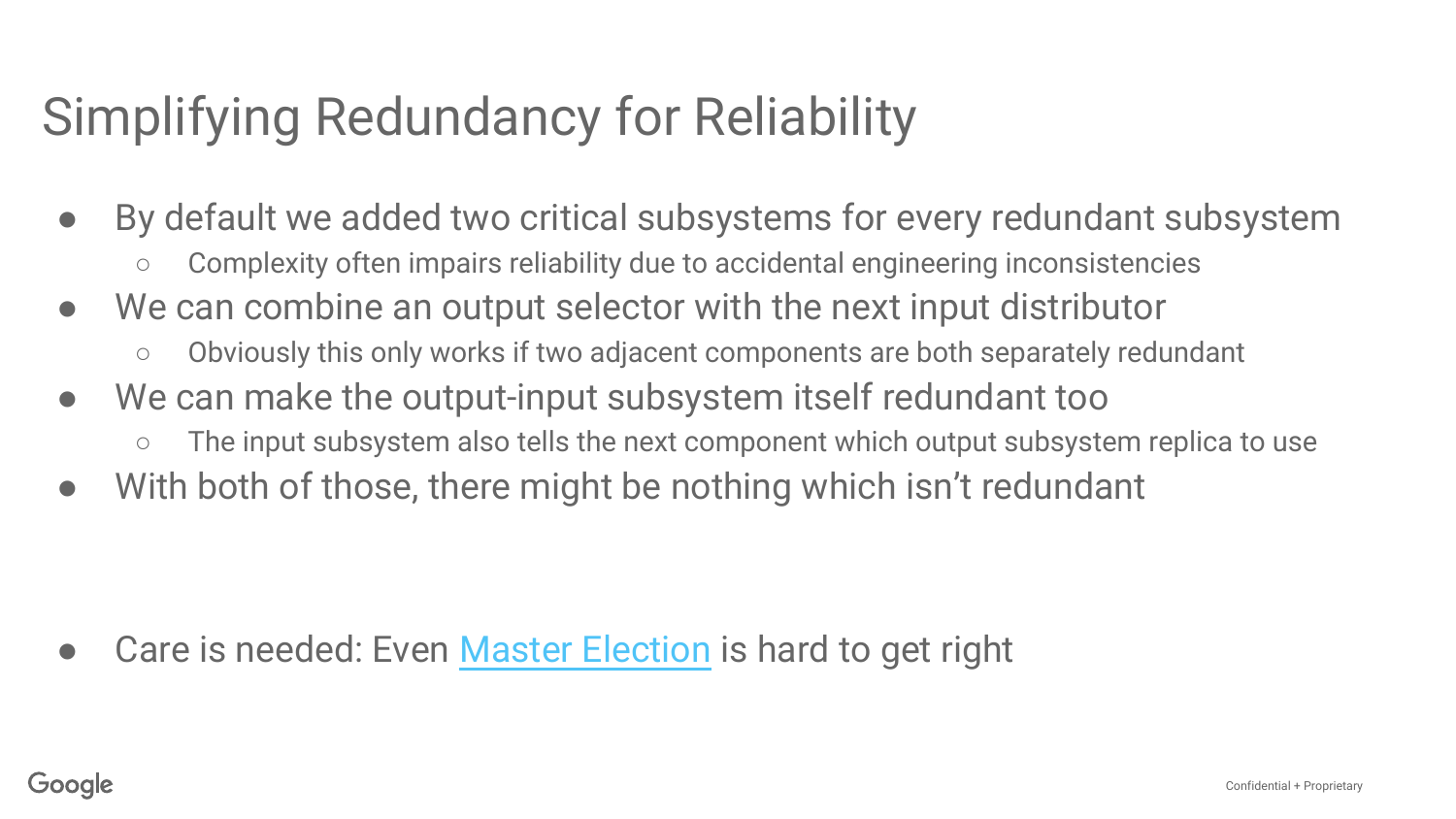#### Master Election, aka distributed consensus

- How hard can it be to reliably choose exactly one master?
	- Paxos protocol is the industry standard provably correct solution
	- But surprisingly difficult to cover all the corner cases in implementation
- Replace the correct but unintuitive protocol with an intuitive one
	- Delegate the conversion between distributed protocols to a separate service
	- It takes less engineering effort to validate one service than all other clients
- It is more effort than for a single protocol instance
	- Have to prove **all use cases** for the service, not just one
	- Have to prove the state machine's safety for the intuitive protocol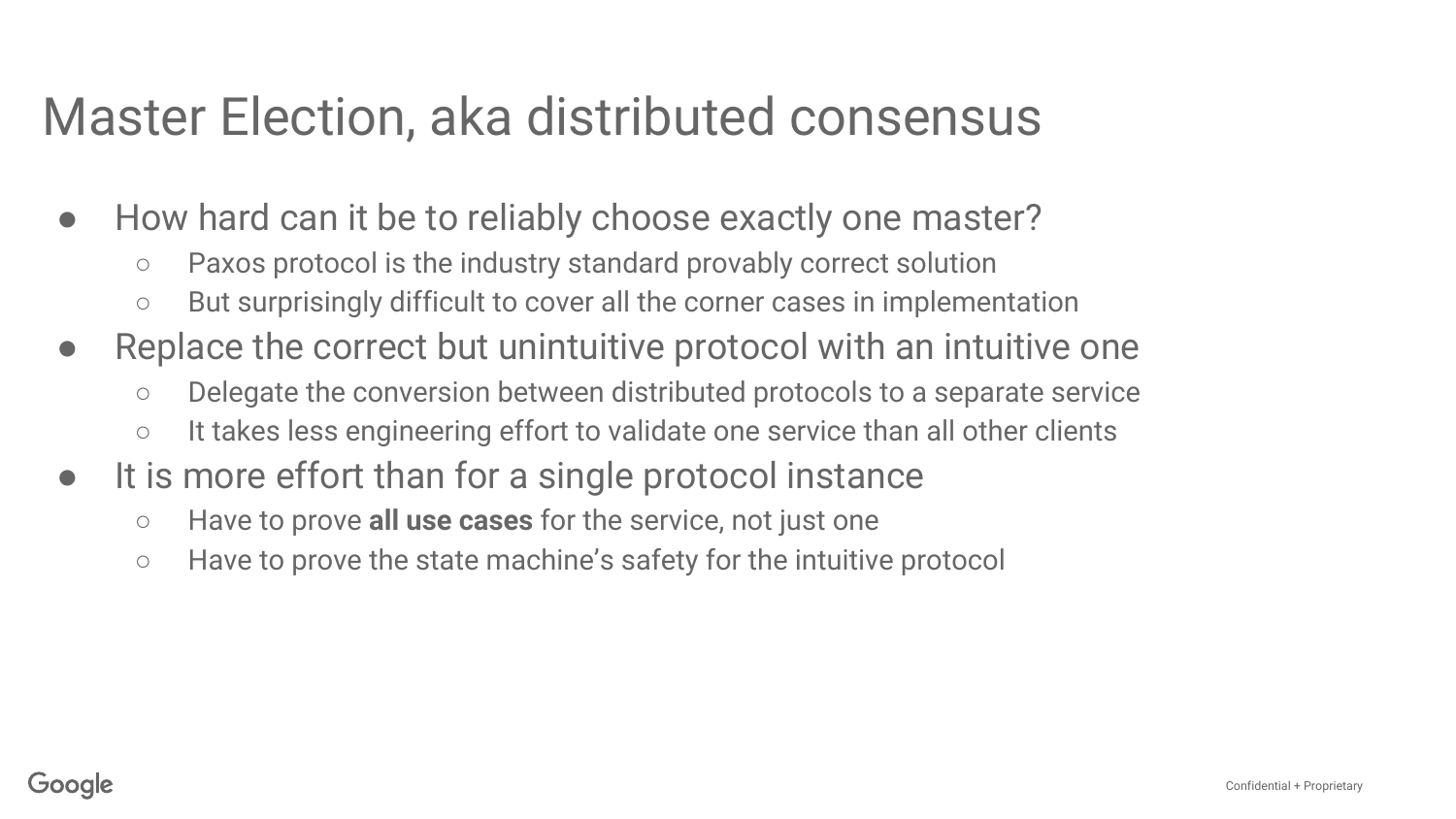#### Redundant by Design … for Computer Systems

[Four major forms](https://en.wikipedia.org/wiki/Redundancy_(engineering)#cite_note-5) of redundancy are available:

- 1. Hardware and architectural redundancy, just like non computer systems
- 2. Information redundancy, such as error detection and correction methods
- 3. Time redundancy, sequentially performing the same operation multiple times
- 4. Software redundancy, multiple functionally equivalent implementations

Each only covers a subset of the faults against which redundancy is effective

• Expect to need more than one of them for each subsystem!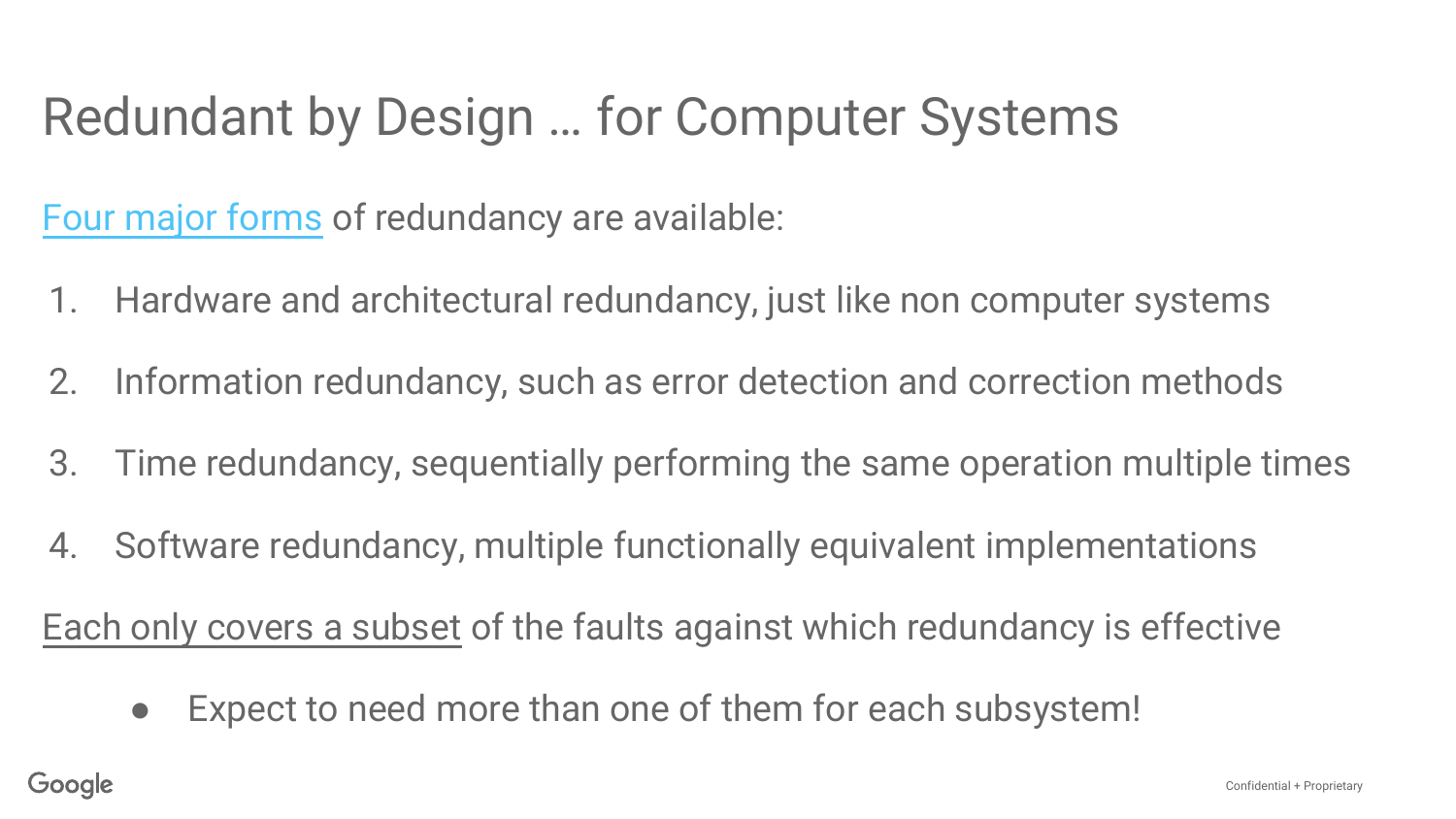### Planning for degradation is hard

The component having internal redundancy offers **at least two** specifications

- We can hope to get the nicer one, and usually we will ... *two engines*
- Randomly, and with basically no warning, we will get the other one … *one engine*

Systems level planning needs to design for viability with the degraded one

- Do we always use the degraded one? This is safe, easy, but wasteful
- If not, any planning for other components must cover both cases
- An exponential number of combinations of maybe-degraded components
	- One engine is more critical than the other, propeller governor failure, high or low altitude, etc.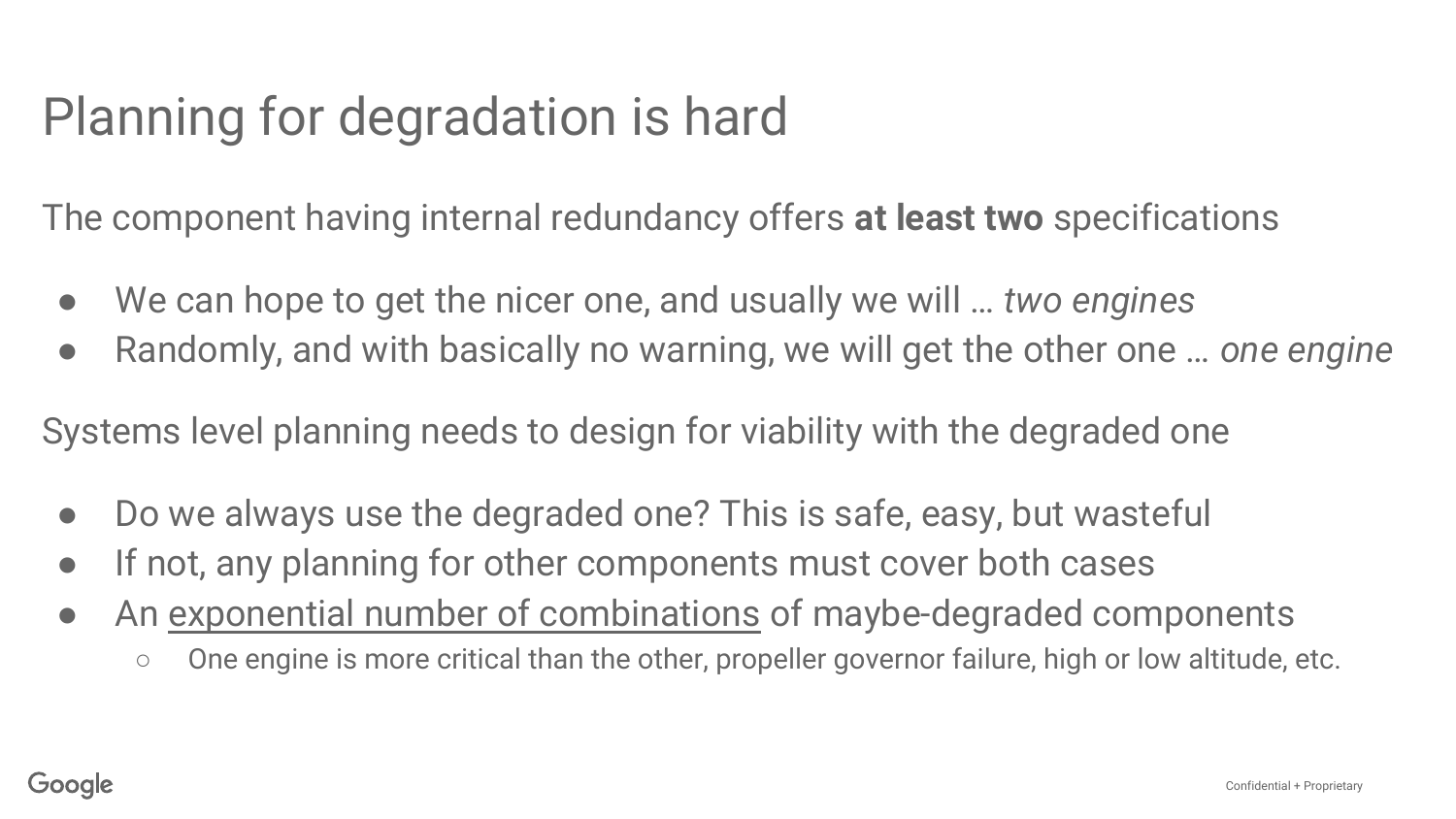#### Manage Component Quality

- Operational monitoring should include replication behavior
	- Each Input distributor, how many replicas are being sent data
	- Each Output selector, how many replica are providing results, and how many are valid
- Three numbers for each instance of each replicating component
	- Probably thousands of numbers describing a realistic system's live configuration
- Each combination of values is basically a fresh concrete component design
	- Statistical analysis over time to determine whether reliability goals are being met
	- Sensitivity analysis to determine whether that statistical analysis is flawed
	- Experiment analysis to form a probabilistic model for available performance

Component requirements need to be stated in terms of Service Levels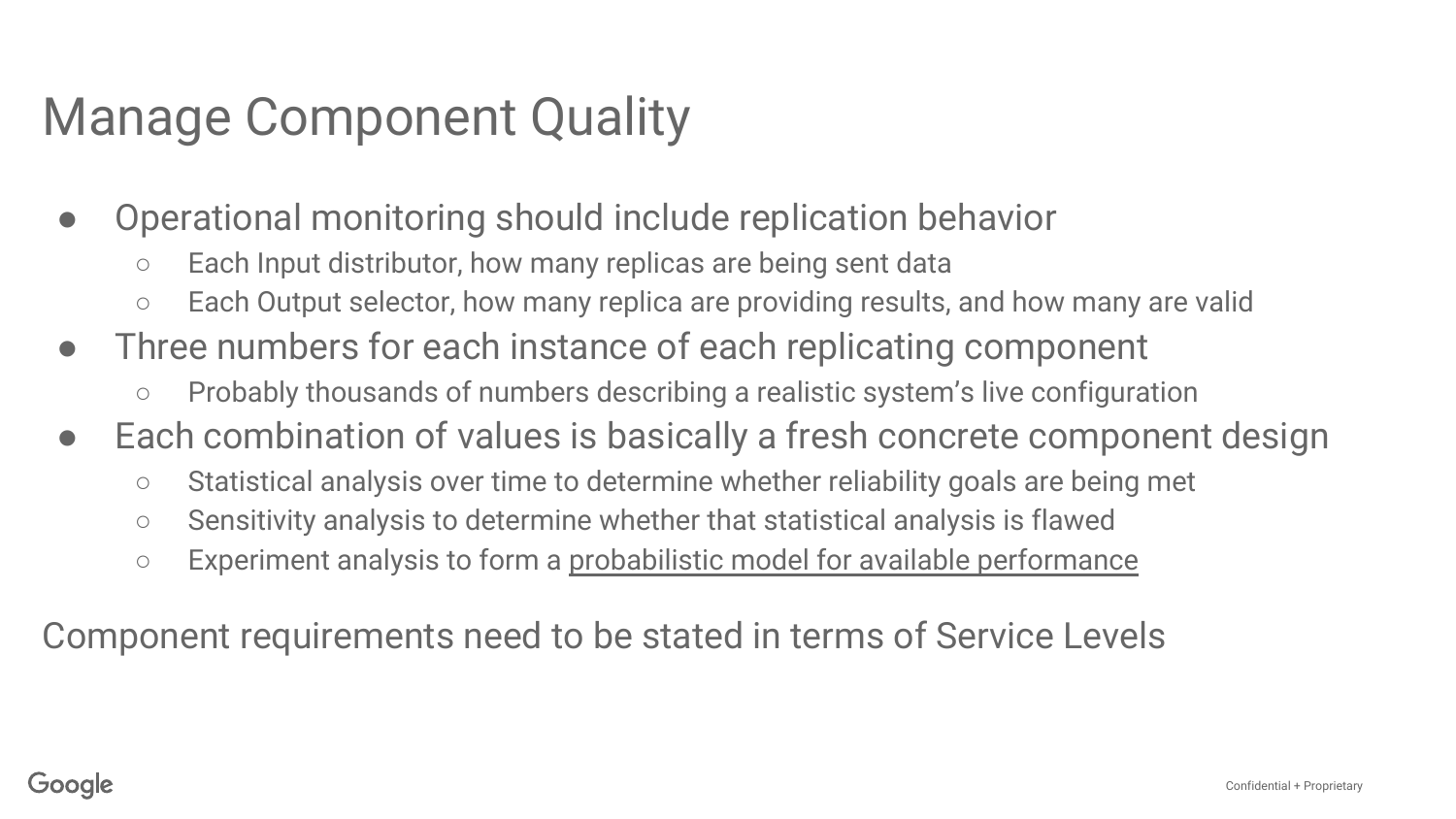#### Identical Components will be Different

- Software is developed as human readable source files
	- Equivalent to mechanical drawings for brackets, bolts, etc
- Build tools compile human readable files to efficient binaries
	- CAM software converts a 3D model to toolpaths in gcode, etc
- Actual behavior of one given binary varies
	- Differences between parts machined from the same toolpath
- Binary assumes an ideal virtual machine
	- Virtual Machine is guaranteed to be perfect, but subject to unbounded latency
	- It is hard for a binary to find out which guarantee is driving its own latency up
	- $\circ$  Any persistent imperfection is hidden from the binary, by crashing it!
- Worst case execution time analysis it's not just scheduling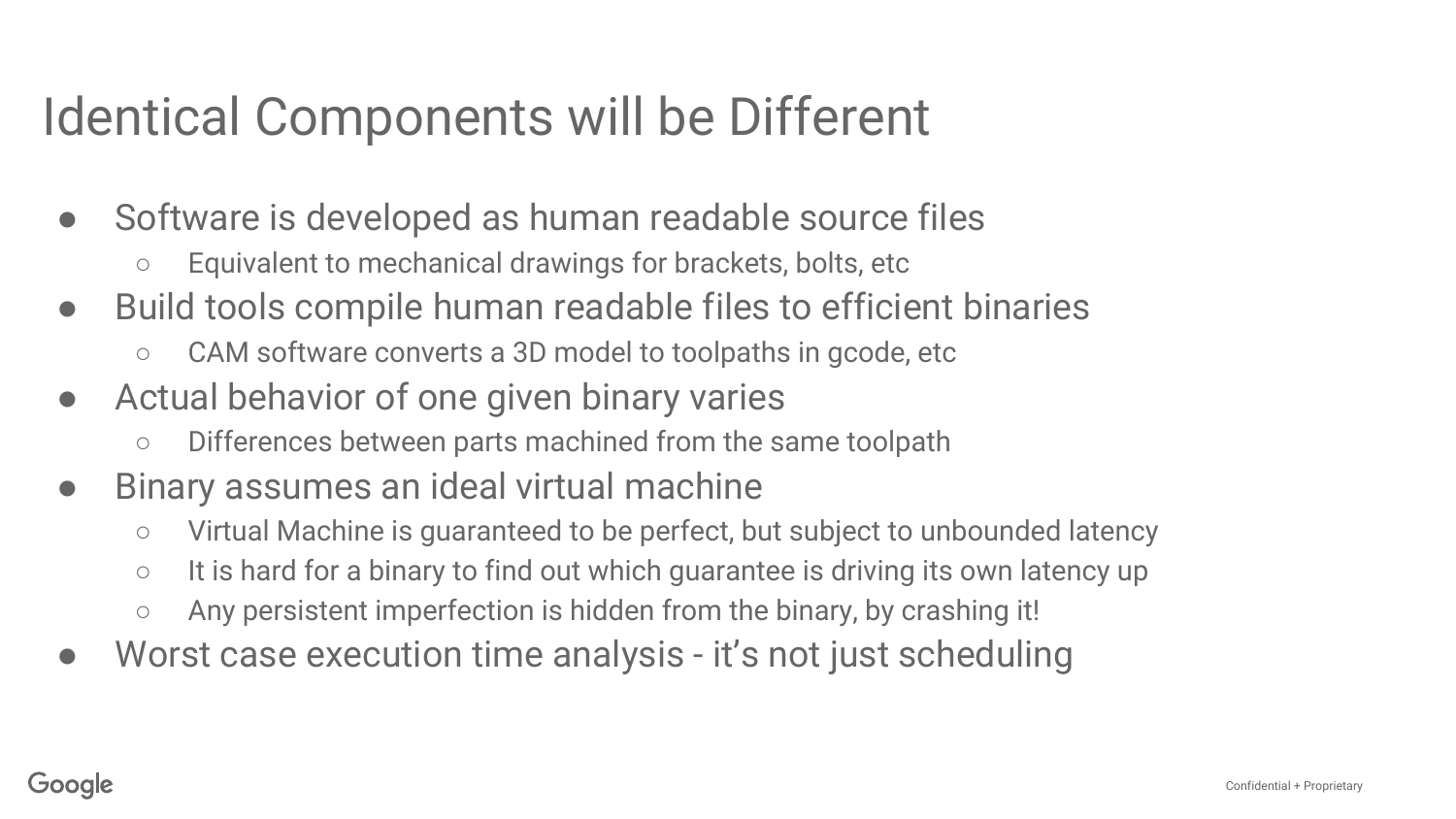#### Manage Integrated System Quality

- A system is a special case of a high level Component
	- The probabilistic performance and service level becomes product reliability
	- There is nowhere to failover to, no replicas
	- Is there no way to avoid crashing if the load exceeds available performance?
- Individual requirements should be specified with distinct Service Levels
	- If so, the system may choose which Service Level Objective to abandon
- Execution Time Analysis informs the marginal cost of the Objectives
	- The marginal cost varies according to why the system is degraded
- Distinguish between offering an output to actually delivering the output
	- Delivering the output immediately is cheaper overall, as well as lower latency
	- Offering the output is cheaper on average, if the client sometimes skips making the request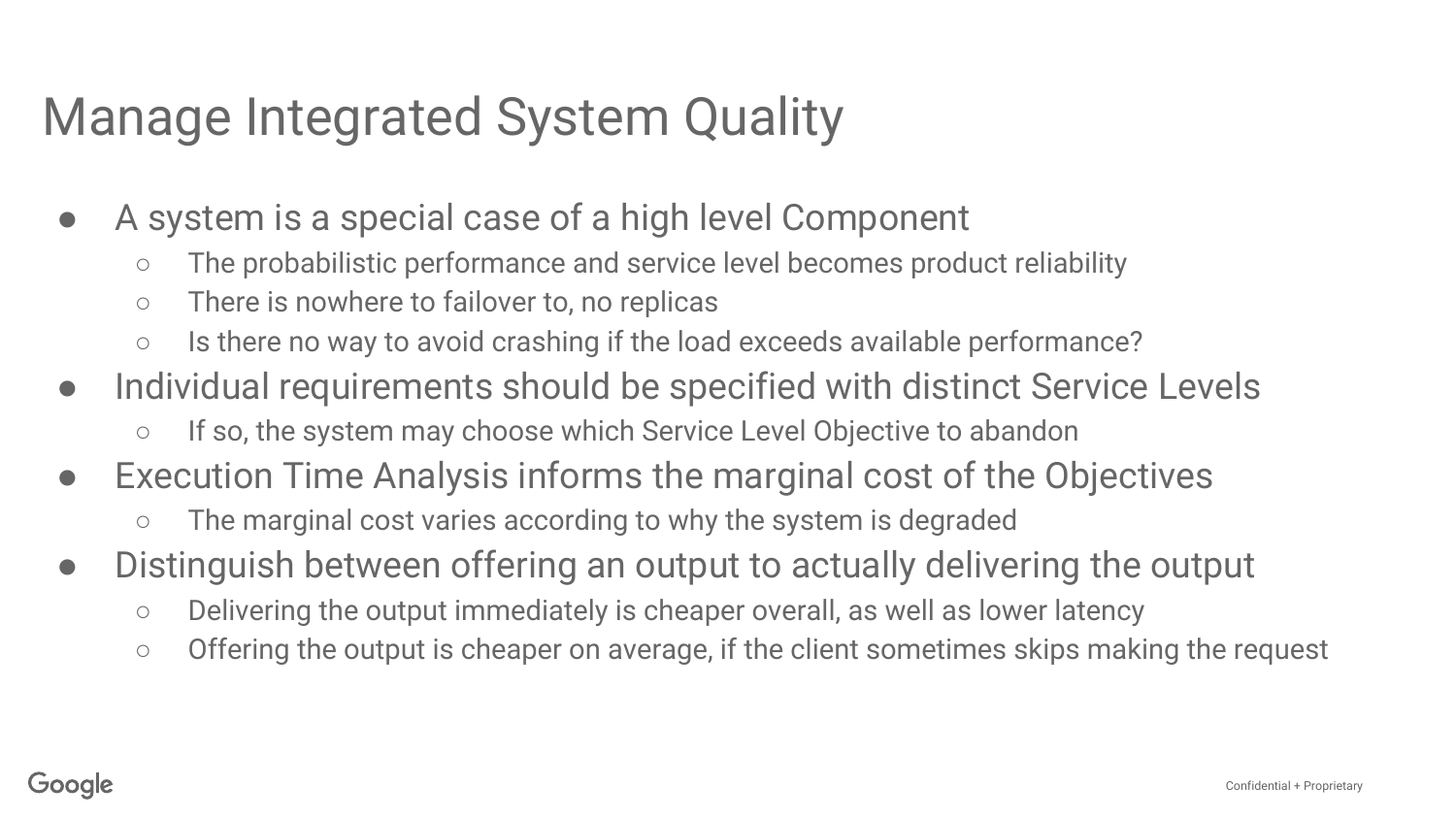#### Testing Validates Models

- Product Reliability is driven by Probabilistic Performance
	- Which is computed from resource interactions and component reliability
	- If that raw data is not trusted, the result should not be relied on

- Load testing a binary does not provide relevant data
	- Sensitivity analysis for redundancy configuration will usually fail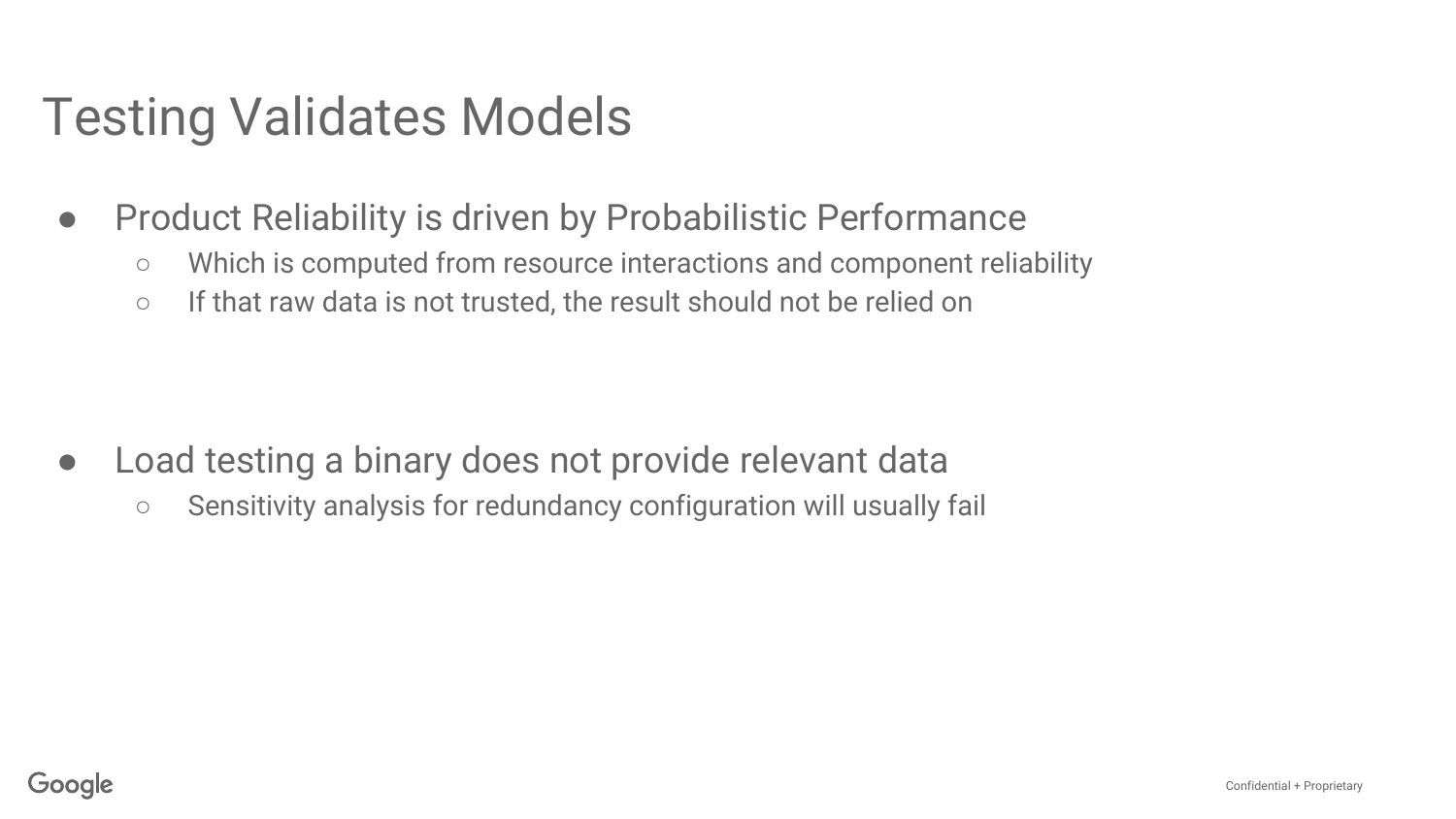### Realistic Testing

- Configurable virtual machines can run hermetic tests
	- Each test provides another data point verifying the resource model

- Continuous testing observes more binary versions
	- Changes in one component might interact with another's performance

- After release and deployment, continue observing those versions
	- Accumulates an even larger diversity of verifying data points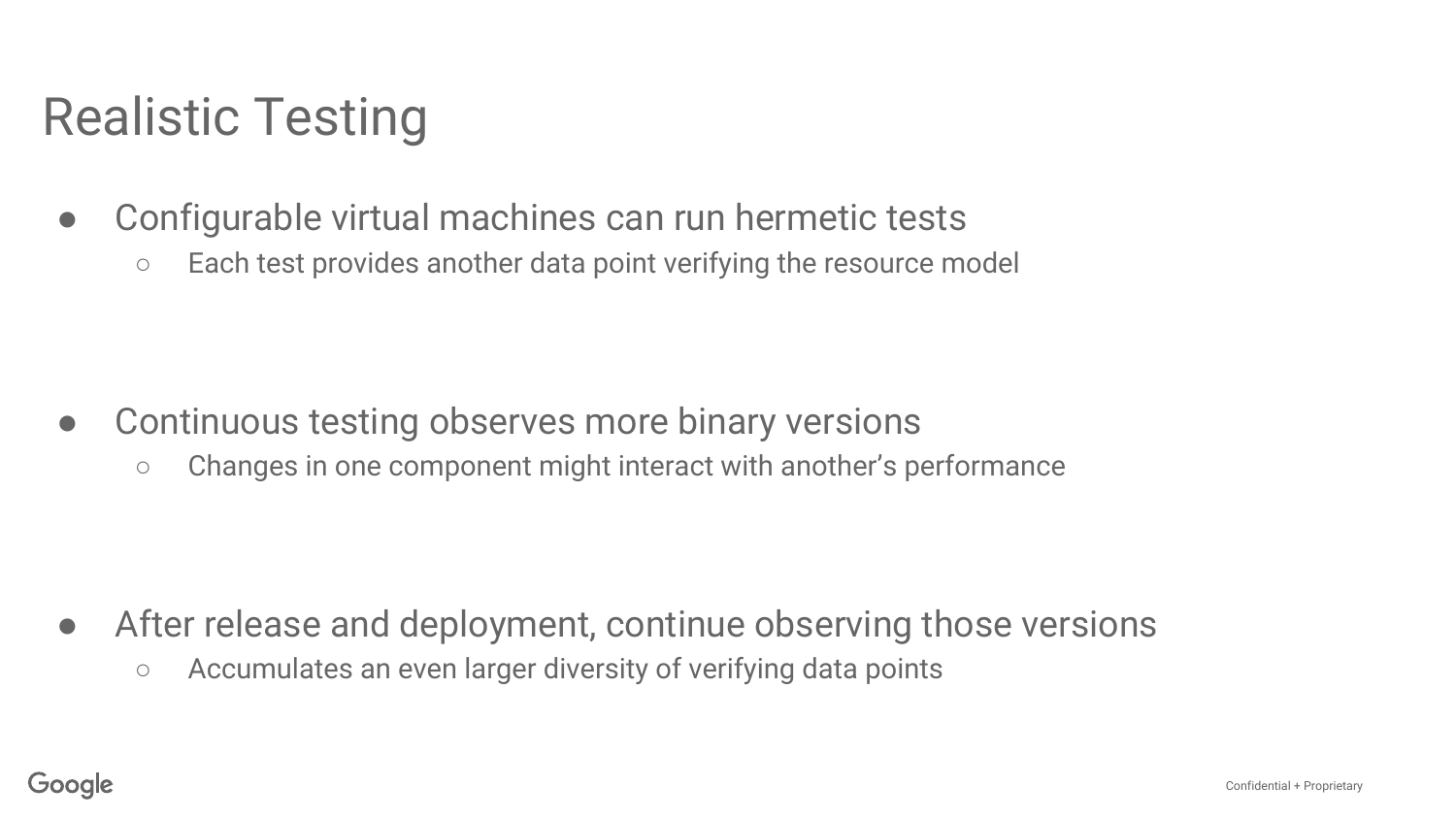#### Releases and Monitoring

- Each binary release has test-based measurement of reliability parameters
	- These are larger error bars than the parameters from ongoing operations of the last release

- The release is made available gradually to successive customer groups
	- Those with the largest remaining budget of Service Level Objective available
	- Proceed to the next group as the error bars show improvement in confidence

- A key part of Monitoring is accumulating all that Service Level data
	- Monitoring qualifying Releases quickly … drives better Maintainability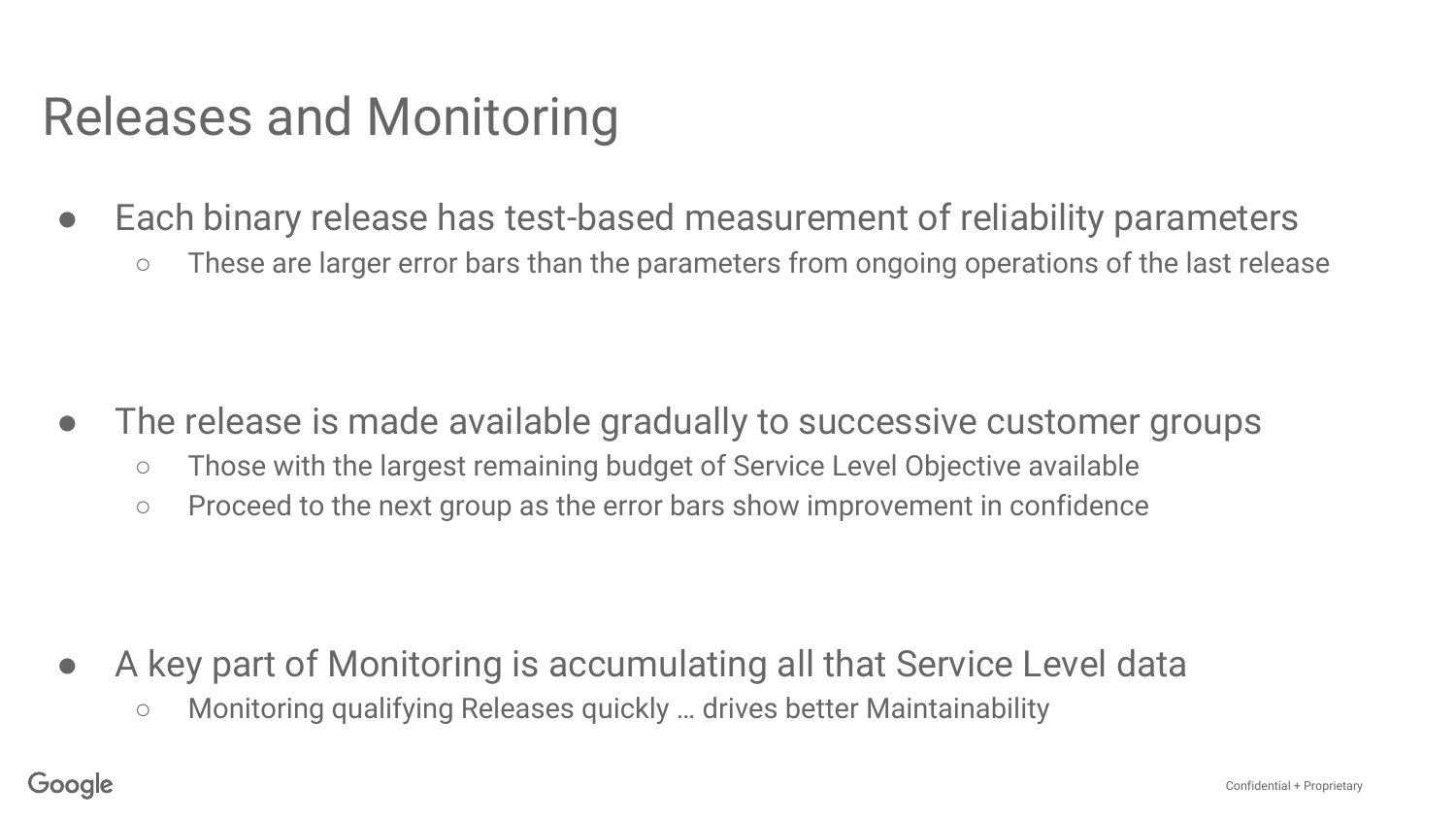#### In Summary

- Design software architecture for availability
- Model components for reliability
- Unit Test replicated subsystems for sensitivity
- Regression Test binaries for downgrade probability
- Serialise releases for maintainability
- Monitor operations for validity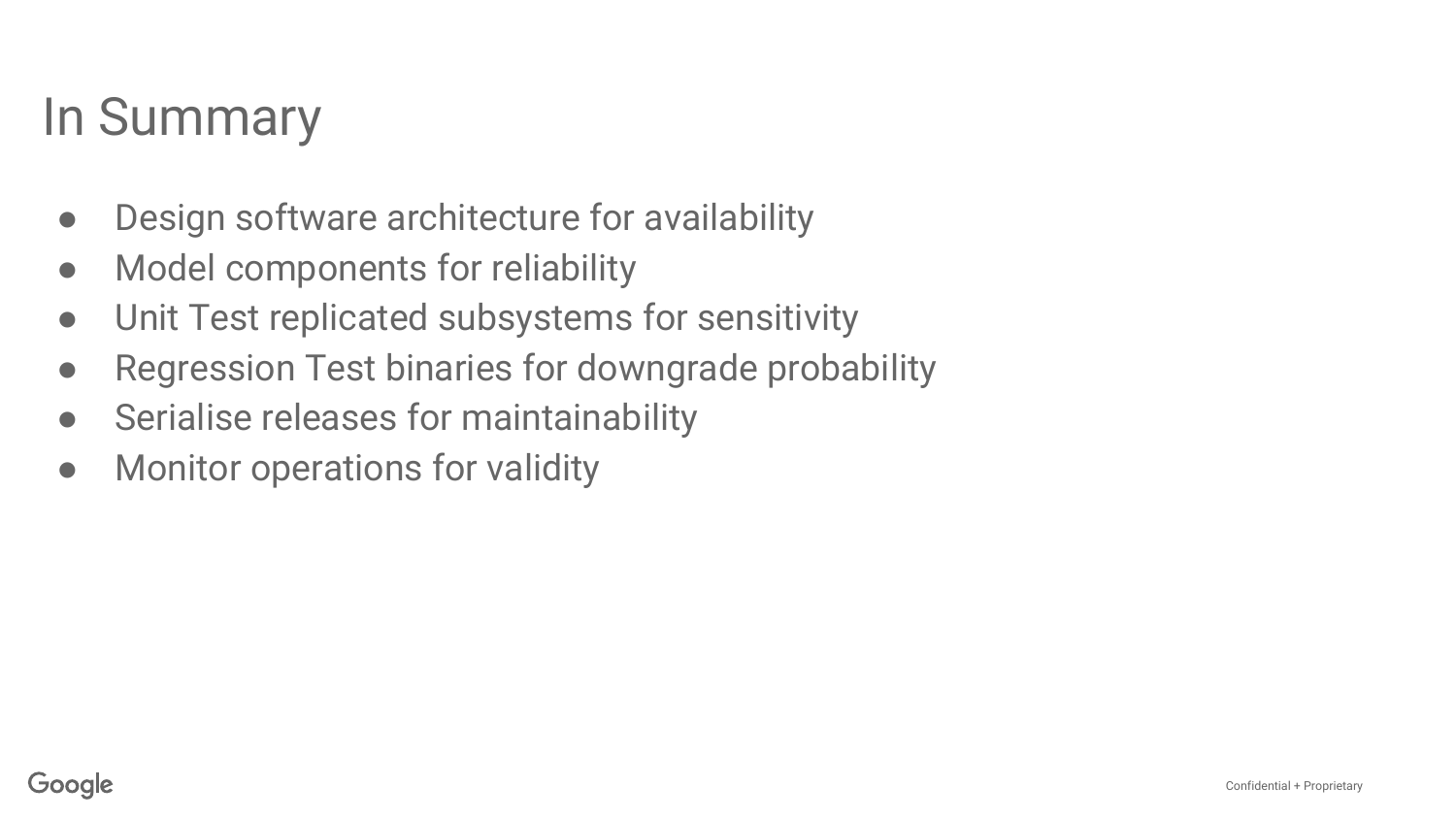#### **Conclusion**

- Each SRE Team ensures user-visible reliability and availability
	- As a matter of routine engineering, not heroic operational efforts

- Each SRE Team develops automation to deliver maintainability
	- Arrange for predictable risks to apply when customers care less

- Horizontal collaboration across SRE Teams for shared infrastructure
	- Individual teams are customers of that systems product (which also has an SLA)